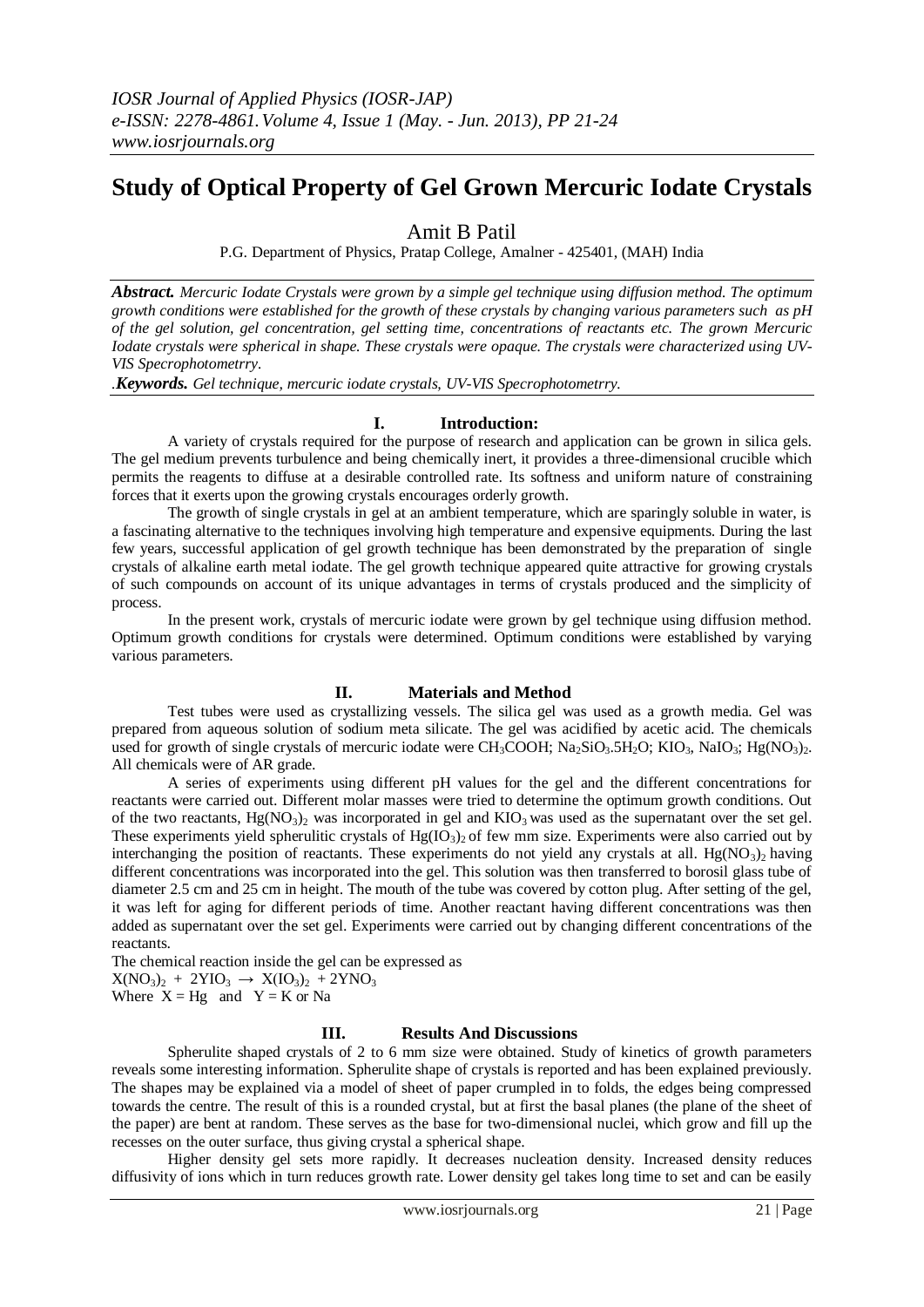fractured. Increase in aging of gel reduces number of nucleation centres and growth rate. The reason may be the formation of additional cross-linkages between siloxane chains with increasing gel age, resulting in a gradually reducing cell size. This, in turn, reduces nucleation centres, since many nuclei find themselves in cells of very small size, where further growth is not possible. Insufficient gel aging leads to the formation of fragile gel and often breaks at the time of addition of supernatant. The effect of pH on growth rate was studied by changing pH without a change of gel composition and concentration of reactants. With pH values less than 4, gel takes longer time to set and is unstable. There is no considerable effect on the quality of crystal. Higher pH value gel sets early, becomes turbid, and the size of crystal becomes smaller. As the pH increases, the gel structure changes from distinctly box-like network to a structure of loosely bound platelets, which appear to lack cross-linkages and the cellular nature becomes less distinct.

Less concentration of reactants does not yield any crystals at all. High concentration yields crystals of smaller size with increased nucleation centres. Reported concentration of reactants when used yields smaller spherulites near the gel interface with more number of nuclei. This may be due to high diffusion gradient near the gel interface. As the distance from the gel interface increases, number of nuclei reduces and size of spherulite increases due to smaller concentration gradient. Slow diffusion should lead to better nuclei, which because of their higher energy content should be less likely to reach their critical size.

#### **UV-VIS Specrophotometrry:**

Optical property of Mercuric iodate crystals can be studied using UV-VIS spectrophotometer. A fine powdered form of crystals was used as sample. The reflection and absorption spectra of Mercuric iodate crystals have been recorded over the wavelength range 200 to 700 nm using a UV-2450 spectrophotometer of SHIMADZU Scientific instruments at the room temperature. The experiment was carried out in the research laboratory of the physics department at pratap college, Amalner. With the help of this, absorption and reflection spectra are directly obtained through the computer using OOI base 32 software.

The absorption and reflection spectra of Mercuric iodate crystals recorded by UV-2450 spectrophotometer are as shown in the figures 1(a) and 1(b) respectively.



**Figure.1(a) Absorption spectra** Figure.1(b) Reflection spectra

From the fig.1(a), it is observed that the absorption coefficient is high at lower wavelength and decreases sharply below a certain wavelength for Mercuric iodate crystals.

The excel data recorded by UV-2450 spectrophotometer is as shown in the table 1.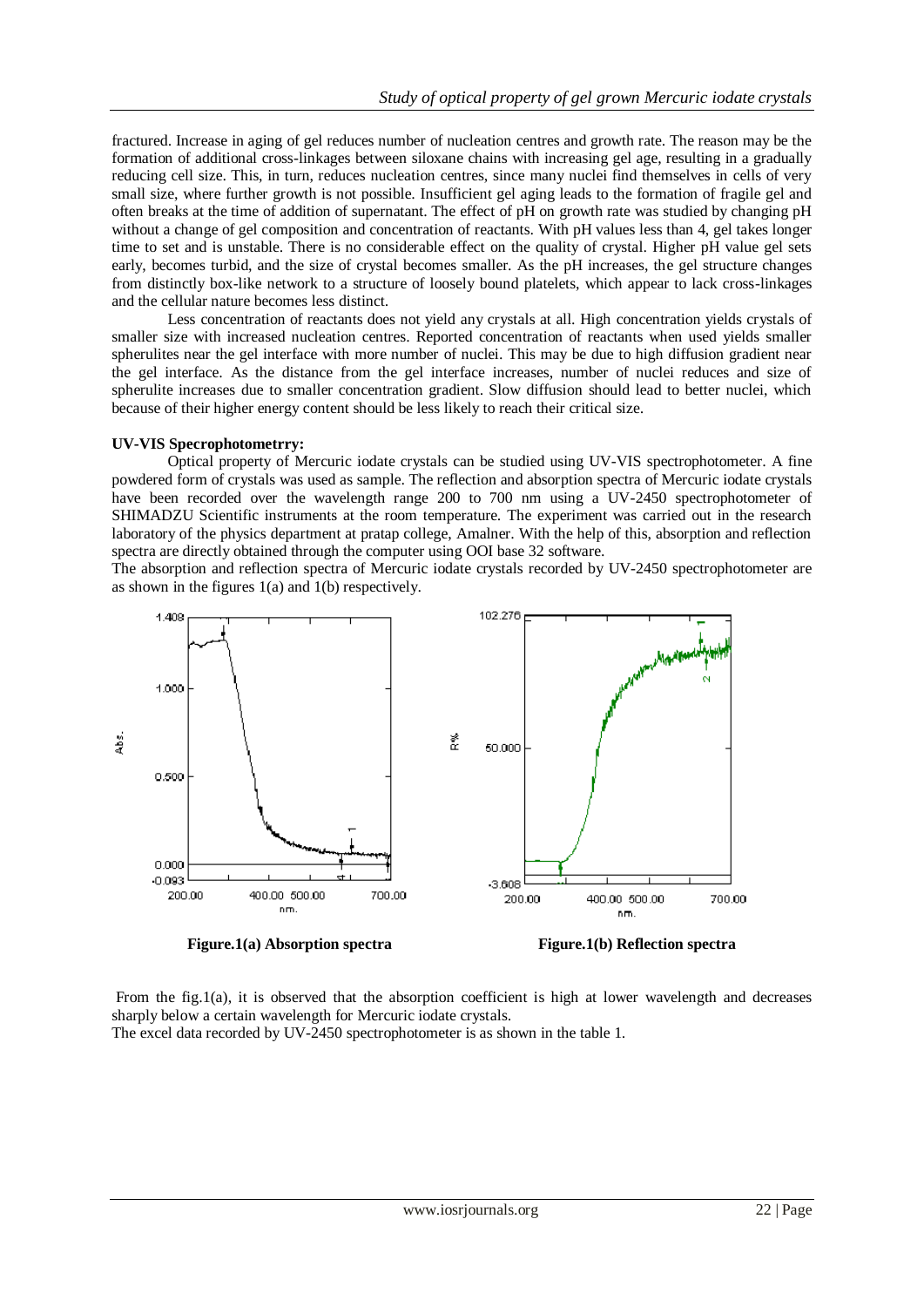

**Figure 2(a)** The graph of (hv) against  $(ahv)^{1/2}$ 





|  | Table 1 : Excel data of mercuric iodate crystals |
|--|--------------------------------------------------|
|  |                                                  |

| <i>Excer anni or mercuric rounce er journs</i> |                              |  |
|------------------------------------------------|------------------------------|--|
| $\lambda(nm)$                                  | Absorption coefficient $(a)$ |  |
| 300                                            | 1.226                        |  |
| 320                                            | 0.993                        |  |
| 340                                            | 0.736                        |  |
| 360                                            | 0.508                        |  |
| 380                                            | 0.325                        |  |
| 400                                            | 0.206                        |  |
| 420                                            | 0.17                         |  |
| 440                                            | 0.139                        |  |
| 460                                            | 0.12                         |  |
| 480                                            | 0.086                        |  |
| 500                                            | 0.08                         |  |
| 520                                            | 0.089                        |  |
| 540                                            | 0.07                         |  |
| 560                                            | 0.071                        |  |
| 580                                            | 0.063                        |  |
| 600                                            | 0.055                        |  |
| 620                                            | 0.068                        |  |
| 640                                            | 0.052                        |  |
| 660                                            | 0.052                        |  |
| 680                                            | 0.051                        |  |
| 700                                            | 0.057                        |  |